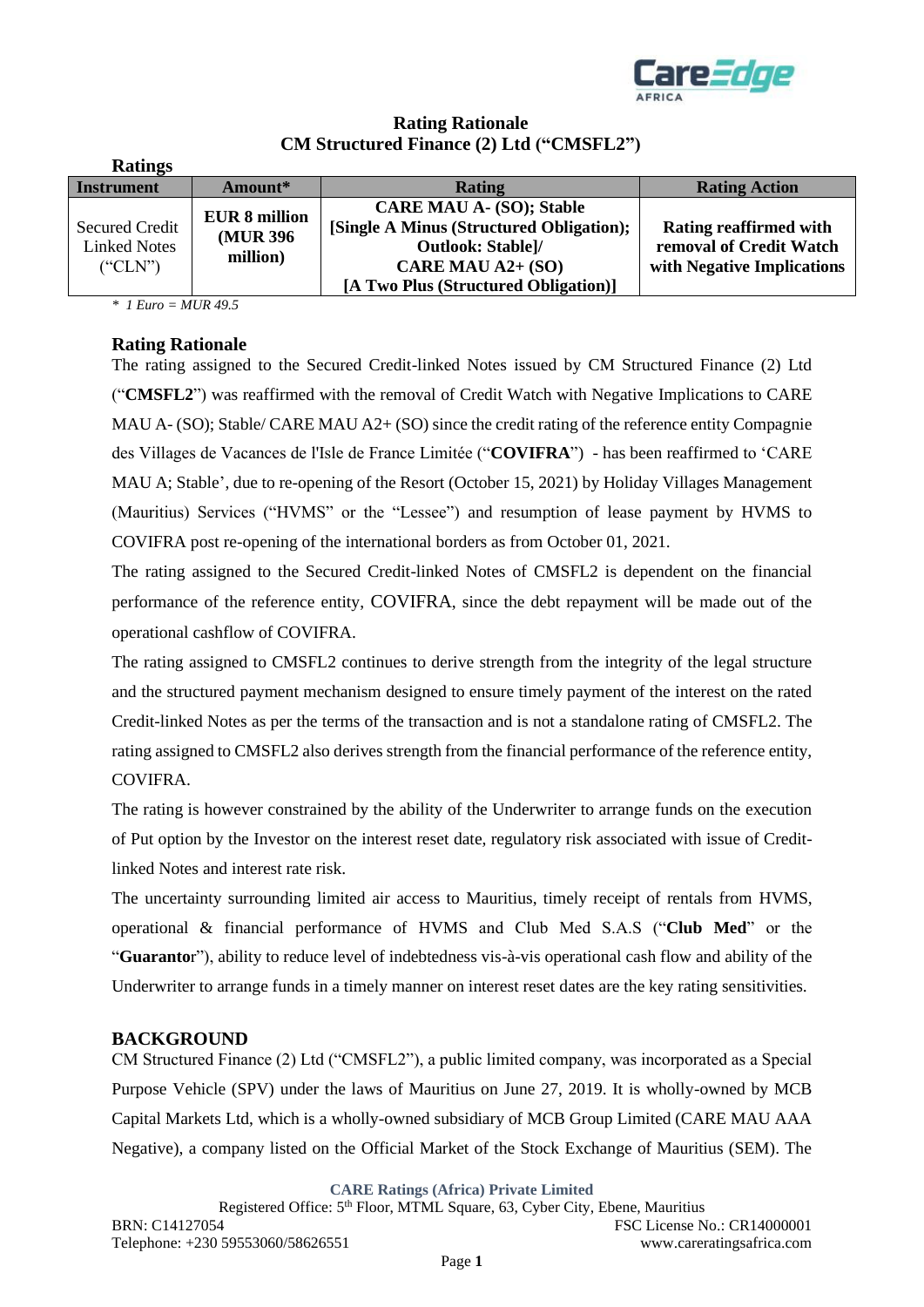

Mauritius Commercial Bank Limited (wholly owned subsidiary of MCB group) is rated CARE MAU AAA (IS) Negative.

CMSFL2 was incorporated with a capital of MUR 10,000 (1,000 Class A Shares issued at MUR 10 each), fully subscribed by MCB Capital Markets Ltd. As of date, MCB Capital Markets Ltd. infused equity of EUR 360,000 (subscribing to 360 Class B Shares at a price of EUR 1,000 each) for the purpose of credit enhancement of the CLNs.

CMSFL2 (SPV) issued Secured Credit Linked Floating Rate Notes (collateralized loan obligation) to investors. CMSFL2 subscribed to the Bond issued by COVIFRA and funded same with proceeds of the issuance of Secured Credit Linked Floating Rate Notes (CLN) to investors. The return of the CLNs is linked to the repayment of the COVIFRA Bond.

CMSFL2's sponsor (MCB Capital Markets Ltd) credit-enhanced the Notes by EUR 360,245. This amount shall be used as a first-loss cash-collateralized guarantee and is held in an account at any Bank duly authorized to carry out banking business in Mauritius by the Bank of Mauritius or any licensed deposit taking institution in Mauritius or be invested in sovereign securities with a credit rating at least equivalent to that of Mauritius at the time of the investment.

#### **Analytical Approach**

CMSFL2 raised EUR 8 million (Mur 396 million and repayable on maturity after 10 years) via two tranches (01-FLRN-EUR10Y/1Y and 02-FLRN-EUR10Y/5Y) and subscribed to the Bond issue of COVIFRA (Reference Entity). For Tranche 01-FLRN-EUR10Y/1Y, Interest Rate will be reset over six months for Euro 1.4 million (next reset date June 30, 2022). In December 2021, the interest rate has been reduced from 2.00% p.a. to 1.50% p.a. The interest reset date was also changed from 1 year to 6 months and hence next interest reset date will be on June 30, 2022.

The Issuer had no employee, and it shall rely on affiliates of the Issuer to provide it with management and underwriting services. As at June 30, 2021, the Issuer's share capital is Euro 360,245 which shall be used as a first-loss cash-collateralized guarantee.

The rating is dependent on the financial performance of COVIFRA, since the debt repayment will made out of the operational cashflow of COVIFRA.

COVIFRA has started receiving rentals from HVMS and as on December 31, 2021 has comfortable liquidity to meet its scheduled debt servicing obligations (interest payment on Bonds and term loans) and other fixed expenses till June 30, 2022. CMSFL2 has confirmed they have received interest from COVIFRA (reference entity) well within the stipulated timelines and has made timely interest payments to all the CLN holders.

The Noteholder shall have the right, upon receipt of the Circular Notice, to request and compel the Issuer to redeem, purchase or arrange for the purchase of, the whole or part of its Notes ("Put Option") on the Spread Reset Dates. The management of CMSFL2 has informed that it has received put requests from its Note holders (the "Put Amount") for December 2021 and it has successfully placed the Notes

**CARE Ratings (Africa) Private Limited**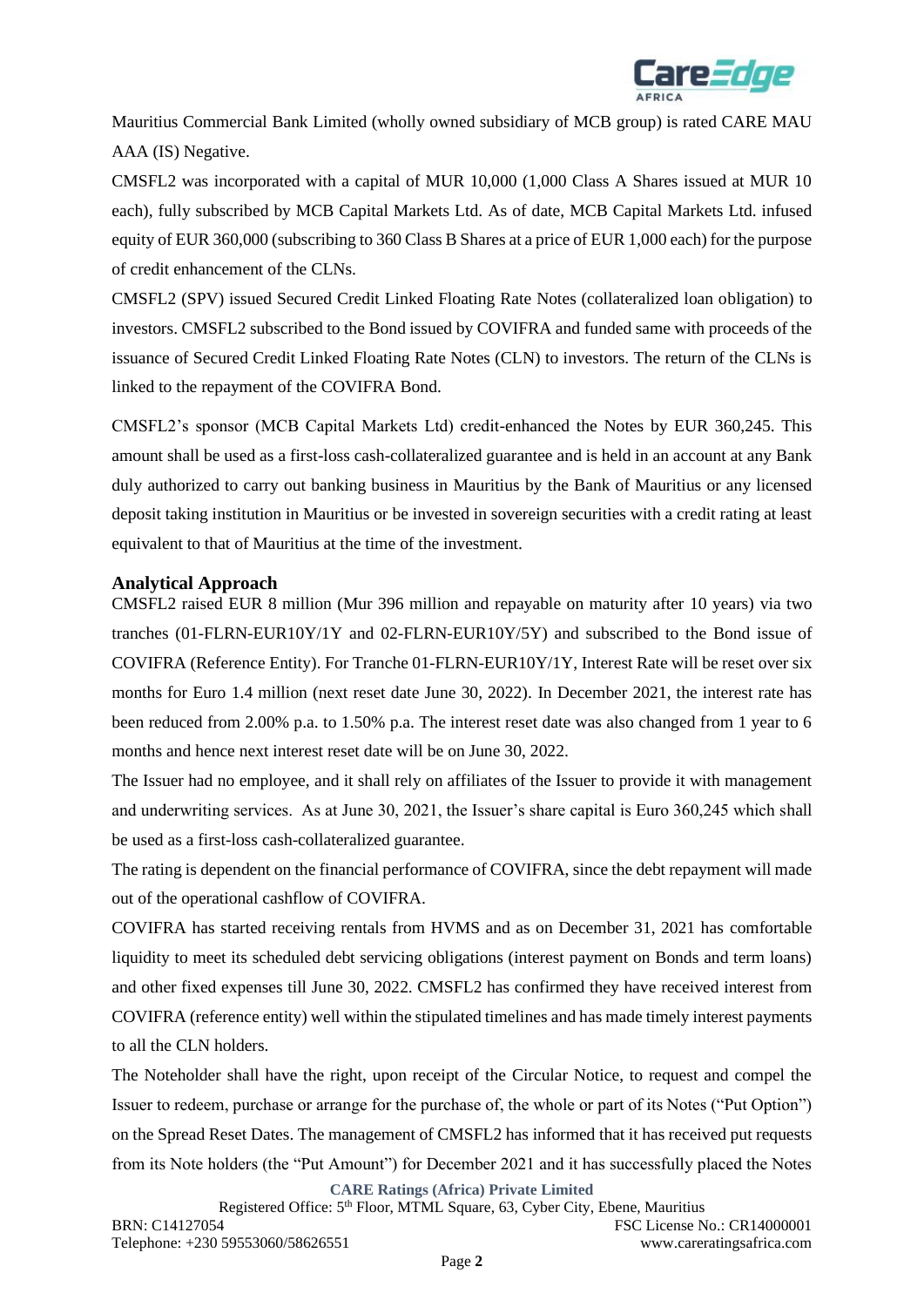

with new investors and will pay all the Noteholders on redemption on Dec 31, 2021. Next Circular Notice to be issued on June 2022.

| For the period ended as on June 30,         | 2020           | 2021           | <b>Q1FY22</b>      | 2020           | 2021           | <b>Q1FY22</b>    |
|---------------------------------------------|----------------|----------------|--------------------|----------------|----------------|------------------|
|                                             | <b>Audited</b> | <b>Audited</b> | <b>Unaudited</b>   | <b>Audited</b> | <b>Audited</b> | <b>Unaudited</b> |
|                                             | <b>EUR</b>     |                | <b>MUR Million</b> |                |                |                  |
| Interest Income                             | 433,750        | 332,672        | 61,372             | 20.8           | 16.5           | 3.1              |
| Interest expense                            | 236,350        | 177,480        | 41,578             | 11.3           | 8.8            | 2.1              |
| <b>PBT</b>                                  | 96,057         | 94,763         | 7,378              | 4.6            | 4.7            | 0.4              |
| <b>PAT</b>                                  | 91,327         | 91,278         | 7,140              | 4.4            | 4.5            | 0.4              |
| Dividend                                    |                |                |                    |                |                |                  |
| Equity share capital                        | 675,245        | 360,245        | 360,245            | 32.4           | 17.8           | 17.8             |
| Tangible net worth                          | 766,572        | 542,850        | 549,990            | 36.8           | 26.9           | 27.2             |
| Cash and Cash Equivalents                   | 808,607        | 535,239        | 540,441            | 38.8           | 26.5           | 26.8             |
| Total debt (Credit linked Notes)            | 15,000,000     | 8,036,318      | 8,036,772          | 720.0          | 397.8          | 397.8            |
| *1 $Func - MIR 48 (FY20) / MIR 49 5 (FY21)$ |                |                |                    |                |                |                  |

The financial performances of CMSF (2) Ltd are as under.

*\*1 Euro = MUR 48 (FY20) / MUR 49.5 (FY21)* 

**MCB Stockbrokers Ltd** is a 100% subsidiary of MCB Capital Markets Ltd and step-down subsidiary of MCB Group Limited. MCB Stockbrokers Ltd has provided an undertaking that it is able to leverage its access to a variety of readily available sources of finance within MCB Capital Markets Ltd and MCB Group Ltd should a significant portion of the underwriting risks materialize.

**MCB Group Limited [MCBG:** CARE MAU AAA; Negative], has a diversified ownership base of more than 22,000 shareholders, with foreign shareholding accounting for around 10% of the total.

# **Financial Indebtedness**

As on November 30, 2021, the Issuer (CMSFL2) warrants that it does not have any underwriting obligation. Save/Except for the Permitted Financial Indebtedness, the Issuer shall be prohibited from entering any Issuer Financial Indebtedness without the consent of the Noteholders' Representative.

|                               | 01-FLRN-EUR10Y/1Y                                                                                                | 02-FLRN-EUR10Y/5Y                                 |  |
|-------------------------------|------------------------------------------------------------------------------------------------------------------|---------------------------------------------------|--|
| Interest Rate $=$             | Interest Rate during First Spread Period=                                                                        | Interest Rate during First Spread Period=         |  |
| Reference Rate + Spread       | EURIBOR (floored at $0\%$ ) + 1.50% p.a.= 1.50%                                                                  | EURIBOR (floored at $0\%$ ) + 2.05% p.a.= 2.05%   |  |
|                               | p.a. $(1.50\% \text{ p.a.})$                                                                                     | p.a. $(0.00\%$ p.a. $+2.05\%$ p.a.)               |  |
| <b>Indicative Amount</b>      | EUR 1.4 million                                                                                                  | EUR 6.6 million                                   |  |
| Frequency of Interest Payment | Interest shall be paid quarterly in arrears on the 22 <sup>nd</sup> of January, April, July and October (each an |                                                   |  |
|                               | "Interest Payment Date") of each year.                                                                           |                                                   |  |
|                               | 30 June 2022                                                                                                     | 18 July 2024                                      |  |
| <b>Next Spread Reset Date</b> | Subsequent Spread Reset Dates will be notified to                                                                | Subsequent Spread Reset Dates will be notified to |  |
|                               | the Noteholders by way of the Circular Notice                                                                    | the Noteholders by way of the Circular Notice     |  |
| <b>Circular Notice</b>        | Subject to a Circular Notice being served, the Issuer (CMSFL2) shall have the option of revising the             |                                                   |  |
|                               | Spread and the Interest Payment Dates. In setting out the Spread at each Interest Reset Date, the Issuer         |                                                   |  |
|                               | shall take into account various market conditions, including but not restricted to                               |                                                   |  |
|                               | Relevant EUR deposit rates,<br>(i)                                                                               |                                                   |  |
|                               | Rates offered by other short-term EUR credit investment products (if applicable), and<br>(i)                     |                                                   |  |
|                               | (iii) Rating of the Notes (if applicable).                                                                       |                                                   |  |
| Maturity date of the CLNs     | Bullet repayment 18 July 2029                                                                                    |                                                   |  |

### **Interest Rate and Repayment Terms of the CLN -**CLN will be repaid out of cashflow from COVIFRA.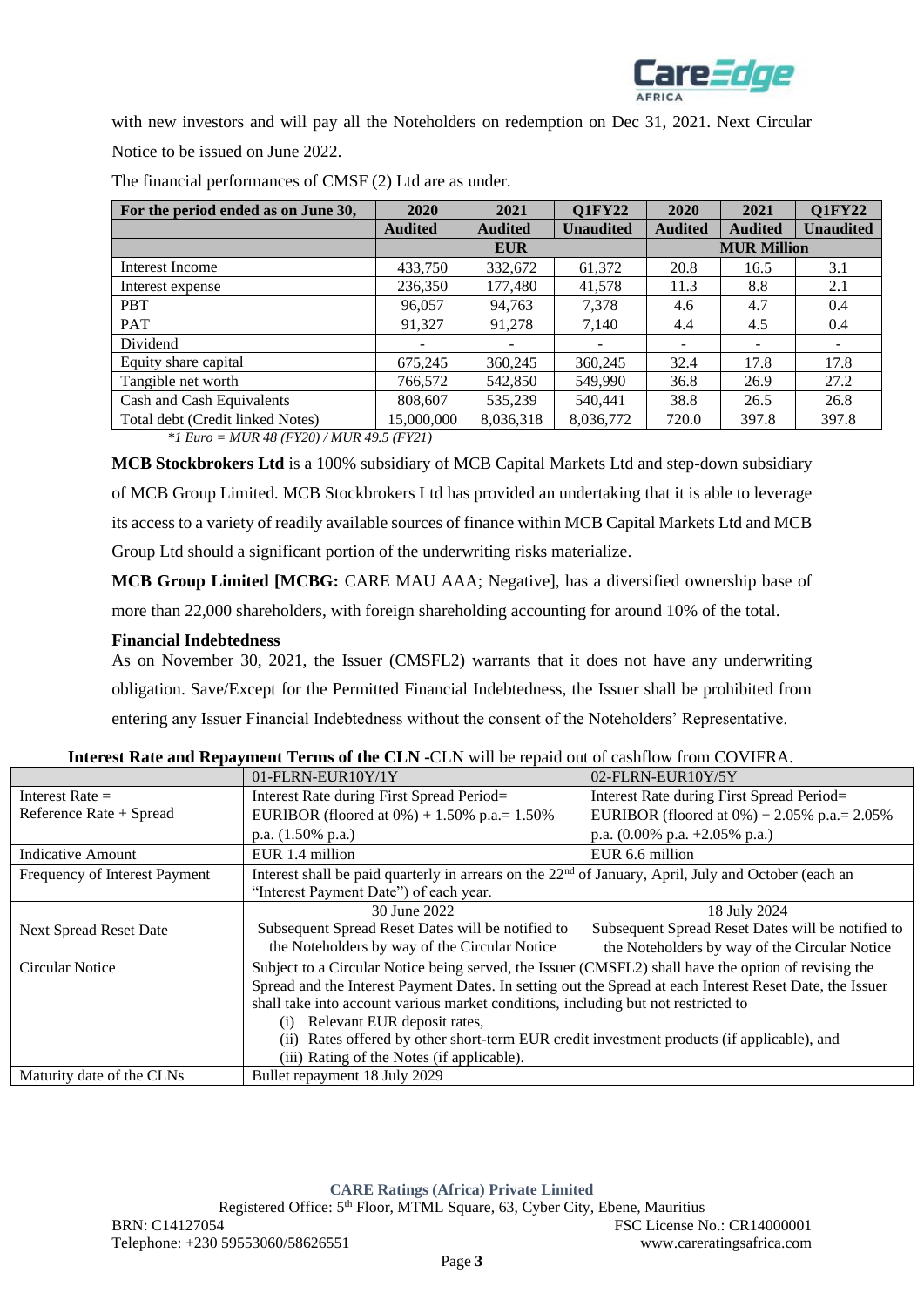

# **Interest Rate and Repayment Terms of the Bond issued by COVIFRA**

| Frequency of Interest Payment                | <b>Ouarterly</b>                                                                                     |
|----------------------------------------------|------------------------------------------------------------------------------------------------------|
| Repayment Terms of the Loan                  | Year 10 (July 18, 2029) - 100% of the loan amount [EUR $8$ million]                                  |
| Source of Repayment                          | Operational cashflow of COVIFRA [Lease rentals from Holiday Villages Management (Mauritius)          |
|                                              | Services (the "Lessee")]                                                                             |
| Guarantee                                    | Rental income is guaranteed by Club Med S.A.S (holding company of the lessee)                        |
| Put option (available to the<br>Noteholders) | Except in the case of a Credit Event or an Issuer Event of Default, each Noteholder shall have the   |
|                                              | right, upon receipt of the Circular Notice, to request the Issuer to redeem, purchase or arrange for |
|                                              | the purchase of, the whole or part of its Notes                                                      |
|                                              | The Issuer may, at its sole discretion, at any time upon giving to the Noteholders at least five     |
| Call option (available to the                | Business Days written notice (or such other delay as may be prescribed by the Applicable             |
| Issuer)                                      | Procedures), redeem the whole or part of the Notes                                                   |

#### **Principal terms pertaining to the Secured Credit-linked Notes**

| <b>TERMS AND CONDITIONS</b>           |                                                                                                                                                                                                                                                                                                                                                                                                                                                                                                                                                                                                                                             |  |  |
|---------------------------------------|---------------------------------------------------------------------------------------------------------------------------------------------------------------------------------------------------------------------------------------------------------------------------------------------------------------------------------------------------------------------------------------------------------------------------------------------------------------------------------------------------------------------------------------------------------------------------------------------------------------------------------------------|--|--|
| <b>Nature of Instruments</b>          | Secured credit-linked floating rate notes                                                                                                                                                                                                                                                                                                                                                                                                                                                                                                                                                                                                   |  |  |
| <b>Issuer</b>                         | CM Structured Finance (2) Ltd                                                                                                                                                                                                                                                                                                                                                                                                                                                                                                                                                                                                               |  |  |
| <b>Method of placing</b>              | Private placement with Eligible Investors                                                                                                                                                                                                                                                                                                                                                                                                                                                                                                                                                                                                   |  |  |
| <b>Aggregate Nominal Amount</b>       | Up to EUR 15,000,000                                                                                                                                                                                                                                                                                                                                                                                                                                                                                                                                                                                                                        |  |  |
| <b>Nominal / Issue Price per Note</b> | <b>EUR 1,000</b>                                                                                                                                                                                                                                                                                                                                                                                                                                                                                                                                                                                                                            |  |  |
| <b>Currency</b>                       | <b>EUR</b>                                                                                                                                                                                                                                                                                                                                                                                                                                                                                                                                                                                                                                  |  |  |
| Use of proceeds                       | To subscribe to the Bond issue of the Reference Entity (COVIFRA)                                                                                                                                                                                                                                                                                                                                                                                                                                                                                                                                                                            |  |  |
| <b>Interest Rate</b>                  | The Interest Rate shall be the aggregate of<br>The Interest Rate shall be the aggregate of<br>$\bullet$<br>the Reference Rate and Spread.<br>the Reference Rate and Spread.<br>Based on a Reference Rate (Euribor) of<br>Based on a Reference Rate (Euribor) of<br>0.0% and a Spread of 2.05%, the Interest<br>0.0% and a Spread of 1.5%, the Current<br>Rate during the First Spread Period is<br>Interest Rate is approximately 1.5% p.a.; for<br>approximately 2.05% p.a.; for 02-FLRN-<br>01-FLRN-EUR10Y/1Y Tranche<br>EUR10Y/5Y Tranche<br>Thereafter, the Issuer shall, through the Circular Notice, inform Noteholders of the Spread |  |  |
| <b>Interest Commencement Date</b>     | The Issue Date and each Interest Reset Date (in relation to new Spreads only)                                                                                                                                                                                                                                                                                                                                                                                                                                                                                                                                                               |  |  |
|                                       | The Interest Payment Dates shall be:                                                                                                                                                                                                                                                                                                                                                                                                                                                                                                                                                                                                        |  |  |
| <b>Interest Payment Date</b>          | during the First Spread Period, on 22 October, 22 January, 22 April and 22 July of the relevant<br>$\bullet$<br>year (depending on the Tranche); and<br>thereafter, as may be determined through a Circular Notice.<br>$\bullet$                                                                                                                                                                                                                                                                                                                                                                                                            |  |  |
| <b>Redemption Price</b>               | Except in the case of a Credit Event, each Note shall be redeemed on the Maturity Date, a price per<br>Note equal to the Nominal Amount. If there is a Credit Event which is continuing, the Issuer may<br>elect to redeem the Notes as per Clause 0of this PPM and the price per Note shall be as calculated<br>under the foregoing Clause                                                                                                                                                                                                                                                                                                 |  |  |
| <b>Put Option</b>                     | Except in the case of a Credit Event or an Issuer Event of Default, each Noteholder shall have the<br>right, upon receipt of the Circular Notice, to request the Issuer to redeem, purchase or arrange for the<br>purchase of, the whole or part of its Notes on terms specified                                                                                                                                                                                                                                                                                                                                                            |  |  |
| <b>Call Option</b>                    | The Issuer may, at its sole discretion, at any time upon giving to the Noteholders at least five Business<br>Days written notice (or such other delay as may be prescribed by the Applicable Procedures), redeem<br>the whole or part of the Notes on terms specified                                                                                                                                                                                                                                                                                                                                                                       |  |  |
| <b>Credit Event Acceleration</b>      | Upon being notified, or upon taking cognizance of the occurrence of a Credit Event, the Issuer shall<br>give notice thereof to the Noteholders' Representative and to the Noteholders and the Issuer shall<br>redeem the Notes on terms specified                                                                                                                                                                                                                                                                                                                                                                                           |  |  |
| <b>Switching of Tranche</b>           | Noteholders will have the option to, subject to the consent of the Issuer, switch their holding of Notes<br>in one Tranche into Notes of another Tranche                                                                                                                                                                                                                                                                                                                                                                                                                                                                                    |  |  |
| <b>Limited Recourse</b>               | Recourse of the Noteholders shall be limited to the Issuer, the Reference Underlying and the balance<br>accruing on the Segregated Account (excluding interest accrued thereon), and no recourse shall<br>extend to the Issuer's directors, shareholders, employees, service providers or agents who shall not<br>be liable for any shortfall arising or losses sustained by Noteholders. The Noteholders shall have no<br>rights whatsoever against the Issuer's directors, shareholders, employees, service providers or agents                                                                                                           |  |  |
| Form of the Notes                     | The Notes will be issued in inscribed form. No certificates will be issued. Legal ownership of the<br>Notes will be reflected in book entries recorded by the Registrar on the Register which shall constitute                                                                                                                                                                                                                                                                                                                                                                                                                              |  |  |

**CARE Ratings (Africa) Private Limited**

Registered Office: 5<sup>th</sup> Floor, MTML Square, 63, Cyber City, Ebene, Mauritius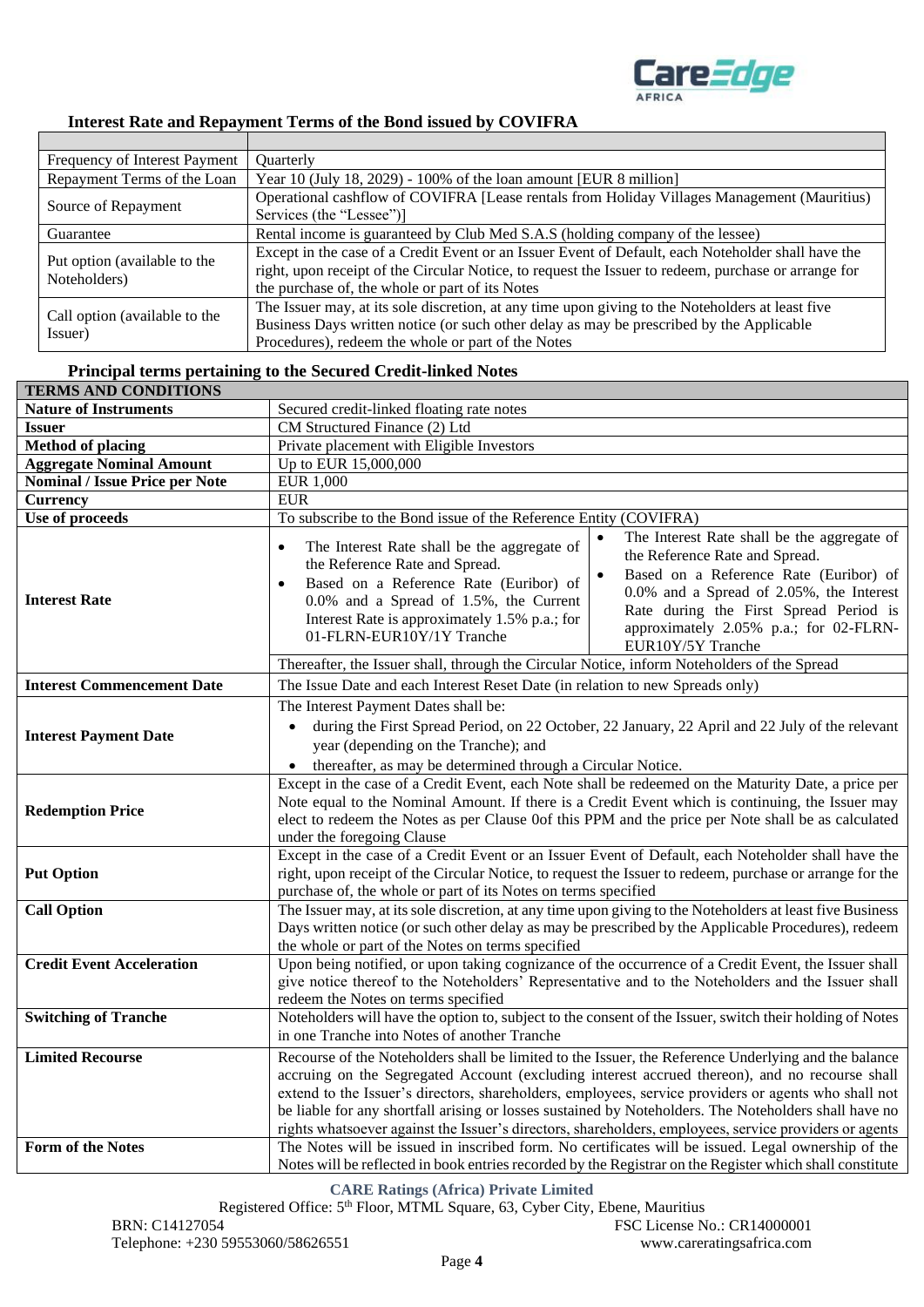

|                                         | the definitive evidence of the title of the Noteholder to the number of Notes shown against his name.                                                |  |
|-----------------------------------------|------------------------------------------------------------------------------------------------------------------------------------------------------|--|
| <b>Status of the Notes</b>              | The Notes will constitute secured debt obligations of the Issuer and will rank:                                                                      |  |
|                                         | pari passu without any preference among themselves; and<br>a)                                                                                        |  |
|                                         | senior to:<br>b)                                                                                                                                     |  |
|                                         | i.<br>any unsecured creditors of the Issuer; and                                                                                                     |  |
|                                         | ii.                                                                                                                                                  |  |
| Security Interest attached to the       | holders of all classes of share capital of the Issuer.                                                                                               |  |
| <b>Notes</b>                            | The Notes will be secured by way of:                                                                                                                 |  |
|                                         | (a) a pledge of the Segregated Account in favour of the Noteholders' Representative in accordance                                                    |  |
|                                         | with the Pledge of Segregated Account Agreement; and                                                                                                 |  |
|                                         | (b) a pledge of the Reference Underlyings                                                                                                            |  |
| <b>Credit enhancement</b>               | The Issuer shall, at all times, hold an amount (in EUR) equal to 4.5% of the outstanding aggregate                                                   |  |
|                                         | nominal amount of the investment in the Reference Underlying (in cash or such other liquid                                                           |  |
|                                         | instrument). If there is an Event of Default, the Noteholder Representative shall be entitled to enforce                                             |  |
|                                         | the Pledge of Segregated Account Agreement and recoup any losses incurred by the Noteholders                                                         |  |
|                                         | from the Segregated Account.                                                                                                                         |  |
| <b>Noteholders' Representative</b>      | <b>BLC Robert &amp; Associates Ltd</b>                                                                                                               |  |
| <b>Registrar, Calculation, Transfer</b> | MCB Registry & Securities Ltd                                                                                                                        |  |
| and Paying Agent                        |                                                                                                                                                      |  |
| <b>Listing</b>                          | The Issuer shall not list the notes                                                                                                                  |  |
| <b>Rating</b>                           | CARE MAU A-(SO)/CARE MAU A2+(SO); Under Watch with Negative Implications<br>a)                                                                       |  |
|                                         | <b>Rating Surveillance</b><br>b)                                                                                                                     |  |
|                                         | The assigned rating shall be monitored by CRAF during the lifetime of the Note. The Notes<br>c)                                                      |  |
|                                         | may be upgraded or downgraded. The conclusion of this annual review will be communicated                                                             |  |
|                                         | by CRAF to the general public on the website, www.careratingsafrica.com                                                                              |  |
| <b>Governing Law</b>                    | The laws of the Republic of Mauritius                                                                                                                |  |
| <b>Dispute Resolution</b>               | By way of mediation and/or arbitration pursuant to the corresponding rules made under the MARC<br>in the manner as described in this PPM             |  |
| <b>Final Redemption Date</b>            | Within three (3) Business Days of the Maturity Date                                                                                                  |  |
| Clause 6.8.10 (Put Option) in which     | <b>Put Option</b>                                                                                                                                    |  |
| case                                    | Except in the case of a Credit Event or an Issuer Event of Default and subject to the exercise of<br>a)                                              |  |
| (CRAF has analysed the ability of       | the Call Option, each Noteholder shall have the right, upon receipt of the Circular Notice, to                                                       |  |
| <b>CMSFL2 and MCB group to repay</b>    | request and compel the Issuer to redeem, purchase or arrange for the purchase of, the whole or                                                       |  |
| the Noteholders on the Interest         | part of its Notes ("Put Option") on the Spread Reset Date.                                                                                           |  |
| reset date)                             | The Put Option shall be exercised by way of a notice in writing ("Put Notice") served on the<br>b)                                                   |  |
|                                         | Issuer and the Noteholders' Representative within three Business Days of the date of the Circular                                                    |  |
|                                         | Notice. Once sent, the Put Notice shall be irrevocable, except if waived by the Issuer or if a                                                       |  |
|                                         | Credit Event has occurred between the date of the Circular Notice and the Spread Reset Date.                                                         |  |
|                                         | Unless redeemed by the Issuer, the transfer of the Notes in respect of which the Put Option have<br>C)                                               |  |
|                                         | been exercised shall be done in accordance with Clause 6.8.10                                                                                        |  |
|                                         | The proceeds payable to the relevant Noteholder ("Put Proceeds") will be calculated at a price<br>d)                                                 |  |
|                                         | per Note equal to the Nominal Amount per Note and will be paid together with accrued interest                                                        |  |
|                                         | in respect of the applicable Interest Period.<br>The Put Proceeds shall be payable on the Interest Payment Date immediately following the date<br>e) |  |
|                                         | on which the Put Notice is sent to the Issuer.                                                                                                       |  |
| Clause 6.10.2 (Call Option)             | <b>Call Option</b>                                                                                                                                   |  |
|                                         | The Issuer may, at its sole discretion and at any time, upon giving the Noteholders at least<br>a)                                                   |  |
|                                         | five Business Days written notice ("Call Notice"), redeem the whole or part of the Notes                                                             |  |
|                                         | ("Call Option").                                                                                                                                     |  |
|                                         | The redemption proceeds payable by the Issuer (or any person on its behalf) in relation to the<br>b)                                                 |  |
|                                         | exercise of a Call Option will be calculated at a price per Note equal to the Nominal Amount                                                         |  |
|                                         | per Note and will be paid together with accrued interest from the last Interest Payment Date                                                         |  |
|                                         | until the date of actual payment ("Call Proceeds").                                                                                                  |  |
|                                         | The Call Proceeds shall be payable within five (5) Business Days from the date of the Call<br>c)                                                     |  |
|                                         | Notice.                                                                                                                                              |  |
|                                         | The Call Option shall always have prevalence on any Put Option that has been exercised<br>d)                                                         |  |
|                                         | before the Call Option. Accordingly, the exercise of the Put Option shall be processed only                                                          |  |
|                                         | for the number of Notes that exceeds the number of Notes contemplated in the Call Notice.                                                            |  |

**CARE Ratings (Africa) Private Limited**

Registered Office: 5<sup>th</sup> Floor, MTML Square, 63, Cyber City, Ebene, Mauritius BRN: C14127054 FSC License No.: CR14000001 Telephone: +230 59553060/58626551 www.careratingsafrica.com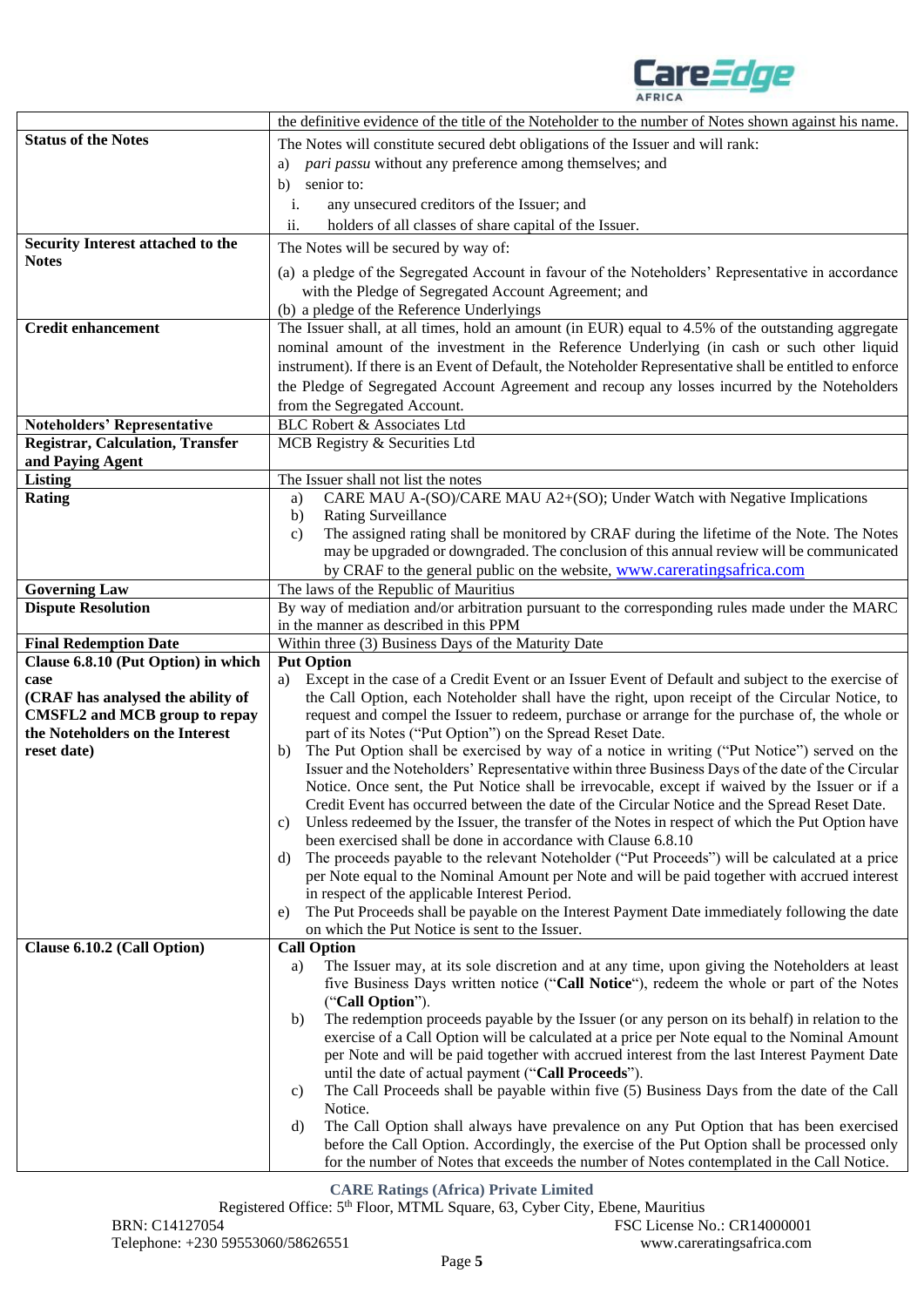|                                        | The Notes which are the subject of a Call Option shall be redeemed.<br>e)<br>Redemption of Class B Shares<br>f)                                                                                                                                                                                                                                                                                                                                                                                                                                                                                                                                                                   |
|----------------------------------------|-----------------------------------------------------------------------------------------------------------------------------------------------------------------------------------------------------------------------------------------------------------------------------------------------------------------------------------------------------------------------------------------------------------------------------------------------------------------------------------------------------------------------------------------------------------------------------------------------------------------------------------------------------------------------------------|
|                                        | An amount equal to the Subscription Amount shall at the Issue Date be held in the Segregated<br>Account. Following payment of the Call Proceeds, the Noteholders' Representative shall be<br>authorised to release an amount corresponding to 4.5% of the Aggregate Nominal Amount of the<br>Notes being redeemed from the Segregated Account. Such release shall result in the Subscription<br>Amount being reduced.                                                                                                                                                                                                                                                             |
| Clause 6.11<br>(Switching of tranches) | A Noteholder who elects to exercise a Put Option may, by written notice sent to the Issuer ("Switch<br><b>Notice</b> "), request the latter to apply the Put Proceeds (EXCLUDING accrued interest in respect of<br>the applicable Interest Period) towards the subscription monies payable by that Noteholder for an<br>investment in the Notes of another Tranche(s) (hereinafter the "Switched Tranche"). Switches<br>will be made based on the price per Note of the relevant Tranche equal to the Nominal Amount.<br>The Switch Notice must be served on the Issuer concomitantly with the Put Notice, i.e. within three<br>Business Days of the date of the Circular Notice. |
|                                        | The Issuer may in its sole discretion accept or reject a switching instruction. All switching<br>instructions are accepted at the Noteholders' own risk.<br>Switching will be transacted on the Interest Payment Date immediately following the date on which<br>the Switch Notice is sent to the Issuer. Thereafter, all terms of this PPM applicable to the Switched<br>Tranche will, for all intents and purposes, apply to the concerned Noteholders.                                                                                                                                                                                                                         |
| Clause 6.12<br>(Limited Recourse)      | (a) The Notes are direct and limited recourse obligations of the Issuer ("Limited Recourse").<br>The Issuer's payment obligations under the Notes will be wholly dependent upon receipt by<br>it, in full, of payments of amounts payable under the Reference Underlying. Other than the<br>foregoing and the Credit Enhancement Amount, the Issuer will have no other funds available<br>to meet its obligations under the Notes.                                                                                                                                                                                                                                                |
|                                        | (b) Recourse to the Issuer shall be limited to the Reference Underlying or other assets subject to<br>Security Interest (including the Credit Enhancement Amount) and the proceeds of such assets,<br>as applied in accordance with this PPM. If such assets and proceeds prove ultimately to be<br>insufficient (after payment of all claims ranking in priority to amounts due under the Notes)<br>to pay in full all principal and interests on the Notes, then, the Noteholders shall have no<br>further recourse against the Issuer or any other person for any shortfall arising or any loss<br>sustained.                                                                  |
|                                        | (c) Such assets and proceeds shall be deemed to be "ultimately insufficient" at such time when<br>the Issuer certifies to the Noteholders and the Noteholder's Representative that (i) no further<br>assets are available and no further proceeds can be realised therefrom to satisfy any<br>outstanding claims of the Noteholders, and that (ii) neither assets nor proceeds will reasonably<br>likely be so available thereafter.                                                                                                                                                                                                                                              |
|                                        | (d) The Noteholders shall, once such assets and proceeds are deemed to be ultimately insufficient,<br>have thereafter neither further claims against the Issuer nor have recourse to the Issuer's<br>directors, shareholders, employees, service providers or agents and their claims shall be<br>extinguished.                                                                                                                                                                                                                                                                                                                                                                   |
|                                        | (e) For avoidance of any doubt, the Issuer's directors, shareholders, employees, service providers<br>or agents shall not be liable for any shortfall arising or losses sustained by Noteholders and<br>the Noteholders shall have no rights whatsoever against the Issuer's directors, shareholders,<br>employees, service providers or agents.                                                                                                                                                                                                                                                                                                                                  |
| <b>Clause 6.10.4</b>                   | <b>Credit Event Acceleration</b>                                                                                                                                                                                                                                                                                                                                                                                                                                                                                                                                                                                                                                                  |
| (Credit Event Acceleration)            | (a) On the occurrence of a Credit Event:                                                                                                                                                                                                                                                                                                                                                                                                                                                                                                                                                                                                                                          |
|                                        | (i) the Issuer shall give notice thereof ("Credit Event Notice") within five Business Days of<br>being notified or taking cognizance of the occurrence thereof to the Noteholders'<br>Representative and the Noteholders;<br>(ii) the Noteholders shall cease to have the right to receive interest payments under the Notes,<br>starting from the Interest Payment Date immediately preceding the occurrence of the<br>Credit Event;                                                                                                                                                                                                                                             |
|                                        | (iii) the Put Option and the Put Notice shall cease; and<br>(iv) the Issuer shall be entitled to redeem the whole of the Notes following the receipt of any<br>liquidation proceeds under the Reference Underlying Documentation in accordance with<br>the terms of this Clause 0.                                                                                                                                                                                                                                                                                                                                                                                                |
|                                        | Where the Issuer has received any liquidation proceeds under the Reference Underlying<br>(b)<br>Documentation after a Credit Event:                                                                                                                                                                                                                                                                                                                                                                                                                                                                                                                                               |

Care*Edge* 

 $\overline{1}$ 

<span id="page-5-0"></span>**CARE Ratings (Africa) Private Limited**

Registered Office: 5<sup>th</sup> Floor, MTML Square, 63, Cyber City, Ebene, Mauritius BRN: C14127054 FSC License No.: CR14000001<br>Telephone: +230 59553060/58626551 www.careratingsafrica.com Telephone: +230 59553060/58626551